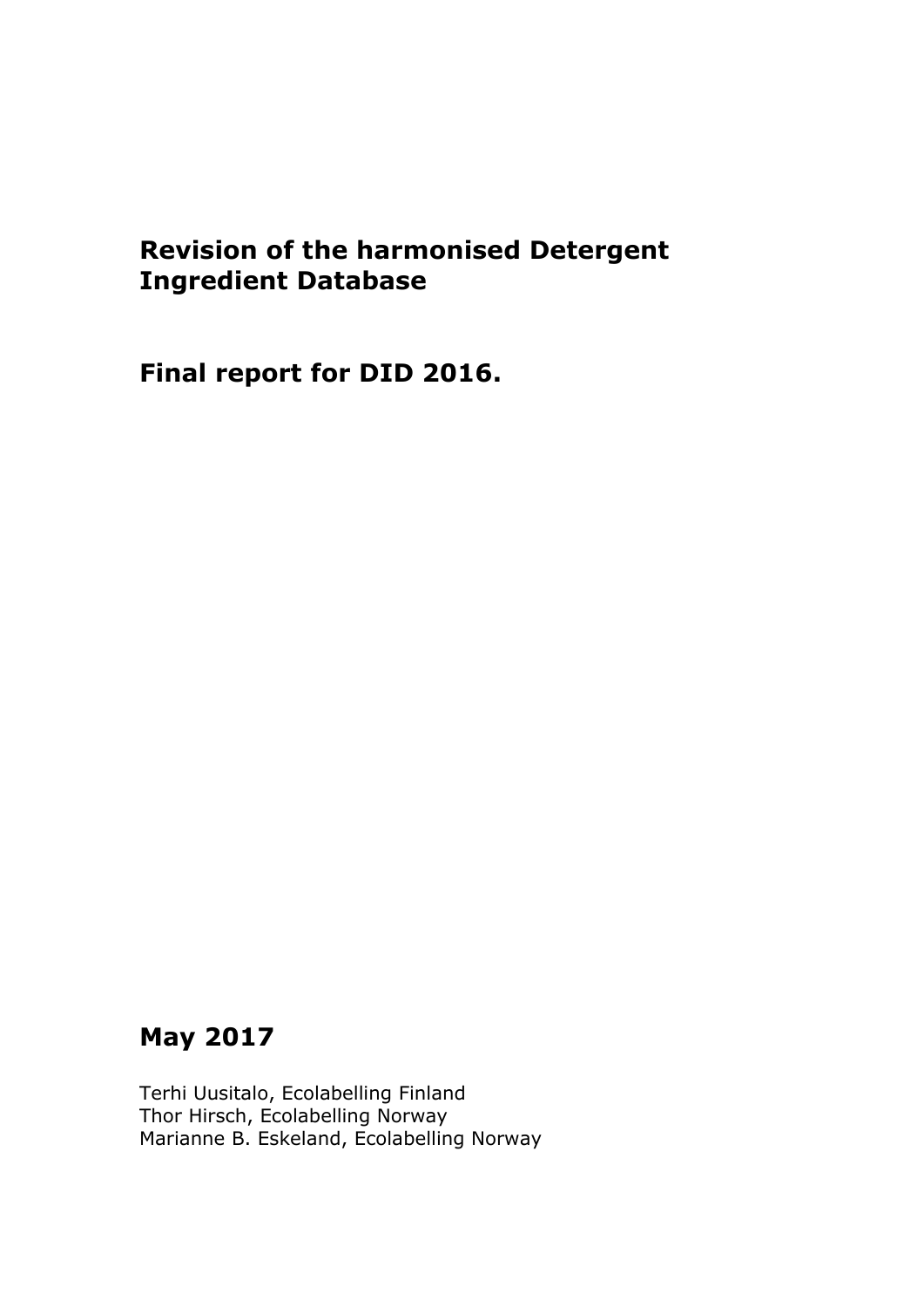## **Table of Contents**

| $\mathbf{1}$ |                                                                      |
|--------------|----------------------------------------------------------------------|
| 1.1          |                                                                      |
| 1.2          |                                                                      |
| $\mathbf{2}$ |                                                                      |
| 2.1          |                                                                      |
| 2.2          |                                                                      |
| 2.3          | Quality guidelines for acceptance of test results for the DID-list 4 |
| 2.4          |                                                                      |
| 3            |                                                                      |
| 3.1          |                                                                      |
| 3.2          | New data on ingredients that were already on the DID-list  5         |
| 3.3          | Harmonization of toxicity factors for inorganic ingredients with     |
| 3.4          |                                                                      |
| 3.5          |                                                                      |
| 4            |                                                                      |
|              |                                                                      |
|              |                                                                      |

## **Introduction**

The updating of Detergent Ingredient Database ("DID-list") is a collaboration between EU Ecolabel and Nordic Ecolabelling together. The technical part of this update has been carried out by Nordic Ecolabelling.

The project has been implemented in three phases,

- Collection of input and data,
- Updating and adding of new data
- Evaluation of new data.

This project "Update of the DID-list" started in January 2016 and finished in May 2017.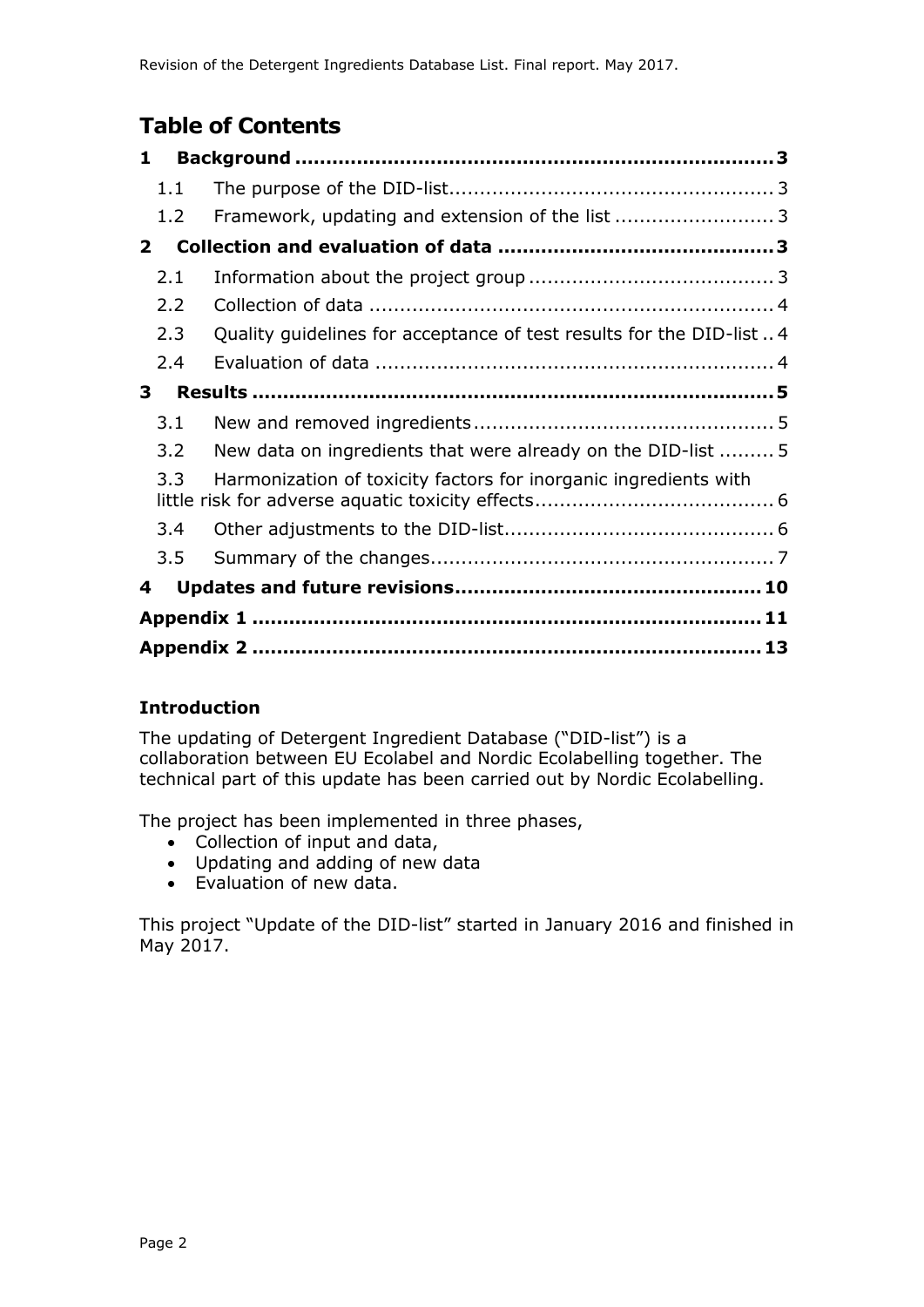## **1 Background**

### *1.1 The purpose of the DID-list*

The DID-list has been developed to facilitate the ecolabel application process and to guide producers of detergents and cosmetics towards substances of less environmental impacts. The list is not intended for regulatory purposes. For more information, see 2014 DID-list report<sup>1</sup>.

### *1.2 Framework, updating and extension of the list*

The Harmonised DID-list for the EU Ecolabel Scheme and the Nordic Ecolabel Scheme was extensively discussed when it was established in 2004. The framework of the list, like the headlines, the safety factor and the calculation method was then discussed in detail, and agreed among the stakeholders and member states. In 2007 a minor revision was carried out. The list of 2007 has proved to be a suitable tool for the ecolabel schemes and the applicants and contains 204 ingredients. In 2014 a bigger revision was carried out. The DID-list was extended to include 242 numbers. The extension was mainly due to the surfactants being divided in a different way than in the DID-list 2007. The group of surfactants of about 60 has been divided into approximately 100 DID-numbers in close dialogue with the industry.

In consequence of the REACH legislation there are new data and knowledge that may not always be consistent with the content of the DID-list of 2014. In the 2014 DID-list revision it was decided that smaller updates can and should be done to the list continuously. This is the first of such updates.

For more information on the historical background of the DID-list and the framework of the DID-list, see 2014 DID-list report.<sup>1</sup>

The changes in the DID-list will result in changes in the CDV-values for some products. The project group recommends that the Nordic Ecolabelling and the EU Ecolabelling evaluates how they should implement the DID-list of 2016 in the current criteria documents.

## **2 Collection and evaluation of data**

### *2.1 Information about the project group*

Nordic Ecolabelling has agreed with the European Commission to carry out the technical work on revising the list. A Nordic Ecolabelling project group has been set up consisting of Susanna Vesterlund from Sweden, Terhi Uusitalo from Finland, Thor Hirsch from Norway, Mie Ostenfeldt from Denmark, Marianne B Eskeland from Norway and Lina Harström from Sweden.

j <sup>1</sup> DID-list Final Report 2014. [http://www.svanemerket.no/PageFiles/5783/DID](http://www.svanemerket.no/PageFiles/5783/DID-list_Final_Report_2013_adjusted_April_2014.pdf)[list\\_Final\\_Report\\_2013\\_adjusted\\_April\\_2014.pdf](http://www.svanemerket.no/PageFiles/5783/DID-list_Final_Report_2013_adjusted_April_2014.pdf)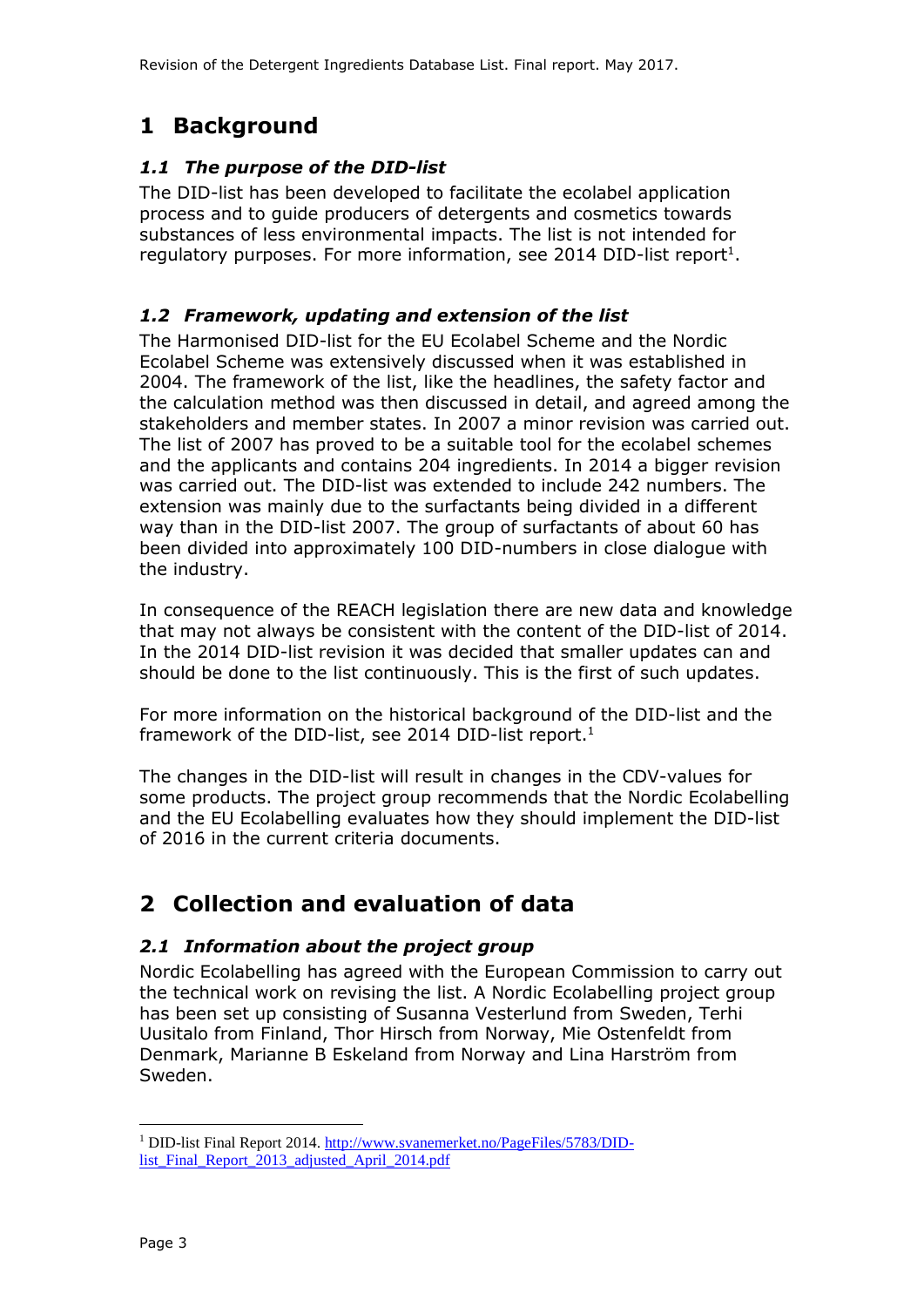Ecotoxicologist Torben Madsen from DHI acted as external consultant for the project group. The consultant provided expert advice to the project group on specific questions raised by the group. Furthermore, the consultant reviewed all changes that the project group proposed to the DID-list, and gave his input regarding the proposed changes. Torben Madsen was also engaged in the revisions in 2004, 2007 and 2014.

### *2.2 Collection of data*

The goal of this minor revision was to correct errors and adjust anything in the DID-list that might be unclear and cause problems while handling Ecolabel applications. The project group also had the mandate to add a limited number of new entries. Ecolabel applications are assessed by Competent Bodies in EU and the Nordic Ecolabelling. Hence, input was first and foremost collected from the Competent Bodies. Based on their input, information and data was collected from relevant stakeholders and from ECHA's website.

The project group was also in dialogue with stakeholders that had submitted input after the update in 2014, in order to evaluate this information for the 2016 revision.

As detergents constitute a major part of the DID-list, the project group had close dialogue with CESIO (European Committee of Organic Surfactants and their Intermediates). CESIO contributed in particular with updated data on surfactants. These data were discussed in detail during two telephone meetings and by email. Furthermore, CESIO also provided advice on i.e. naming the surfactants on the DID-list.

All submitted data has been handled under strict confidentiality and has only been used in this DID-list revision project. The data behind the DIDlist version 2004, 2007, 2014 and 2016 is kept in a confidential Nordic Ecolabel database that only the project group has access to, and is only used for the DID-list.

A questionnaire was sent out to all competent bodies as well as to Cesio in February 2016. The questions asked are presented in appendix 1. A summary of the inputs is presented in appendix 2.

### *2.3 Quality guidelines for acceptance of test results for the DID-list*

The same guidelines for acceptance of test results were applied as for the DID-list revision in 2014 (see chapter 7.4 in 2014 DID-list report).

### *2.4 Evaluation of data*

The data has been evaluated by the Nordic Ecolabel project group. The changes that have been implemented, as well as other specific questions and ambiguities have been discussed with the external consultant, ecotoxicologist Torben Madsen, DHI.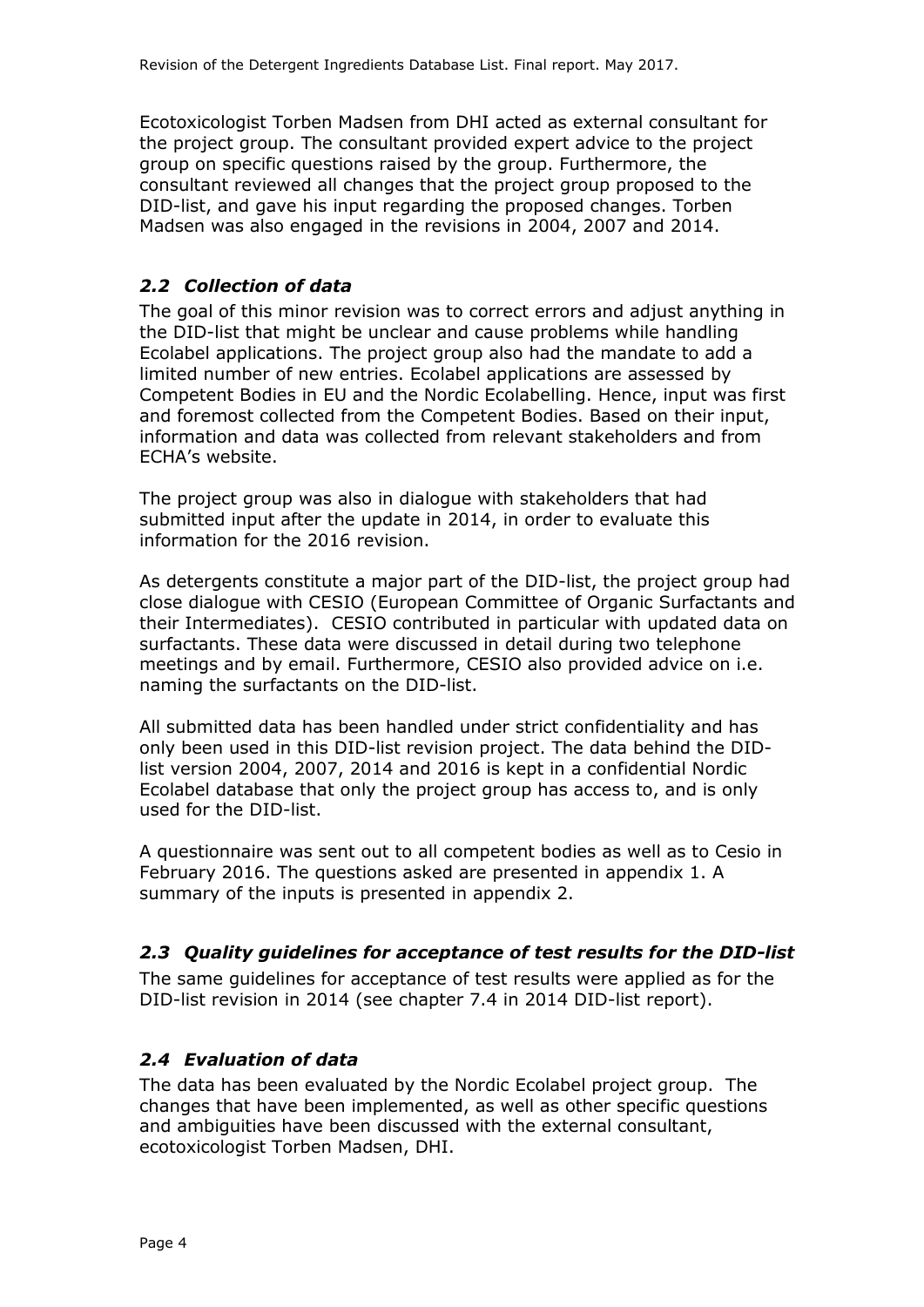## **3 Results**

The revision of the DID-list aimed to ease the handling for applicants as well as for assessors. An overview of all the changes made to the DID-list part A is given in table 1 in chapter 3.5 Summary of the changes.

### *3.1 New and removed ingredients*

The DID-list has been extended by five new entries (DID-numbers 2616- 2620), based on specific input from competent bodies. Four of the new ingredients (DID-numbers 2617-2620) are widely used in cosmetic products. Three more ingredients that are widely used in cosmetic products (sorbitol, xylitol and cetearyl alcohol) were also added to the DID-list. However, no new entries were needed for these three, as they could be placed under the existing DID-numbers 2503 and 2530. Two entries, both preservatives (DID-numbers 2409 and 2417), have been removed. They are neither allowed as PT6 preservatives in the EU (Regulation (EU) 528/2012) nor allowed as preservatives in cosmetics in EU (Regulation (EC) No 1223/2009) anymore.

DID-numbers 2104, 2105 and 2106 in the DID-list version 2014.1 have been removed. They are covered by DID-numbers 2156, 2157, 2159 and 2160. The new DID-numbers 2158, 2159 and 2160 are branched counterparts of the predominately linear DID-numbers 2155, 2156 and 2157 (DID-numbers 2101, 2102 and 2103 in the DID-list 2014.1).

## *3.2 New data on ingredients that were already on the DID-list*

The acute toxicity values for DID-numbers 2101, 2102 and 2103 (DIDnumbers 2155, 2156 and 2157 in the DID-list 2016) have been adjusted. The values have been derived from the available data for the three substances, and by taking into account that the ecotoxicity is generally decreasing with increasing degree of ethoxylation in the molecules. At the same time, the chronic toxicity data for 2101 has been slightly adjusted, in order to reflect that the values for 2101-2103 are approximate rather than based on exact test results. Moreover, the toxicity data for DID-number 2108 has been harmonized with DID-number 2105 (DID-number 2159 in the DID-list 2016), due to structural similarities of the two ingredients.

Chronic data has been obtained for two entries that previously were based only on acute data (DID-numbers 2023 and 2133). The safety factor for chronic toxicity has been reduced for six entries because data for more trophic levels was obtained (DID-numbers 2115, 2143, 2144, 2147, 2404 and 2555).

The aerobic degradation has been changed for three ingredients (DIDnumbers 2120 (2168 in DID 2016), 2129 (2178 in DID2016) and 2404), based on test data.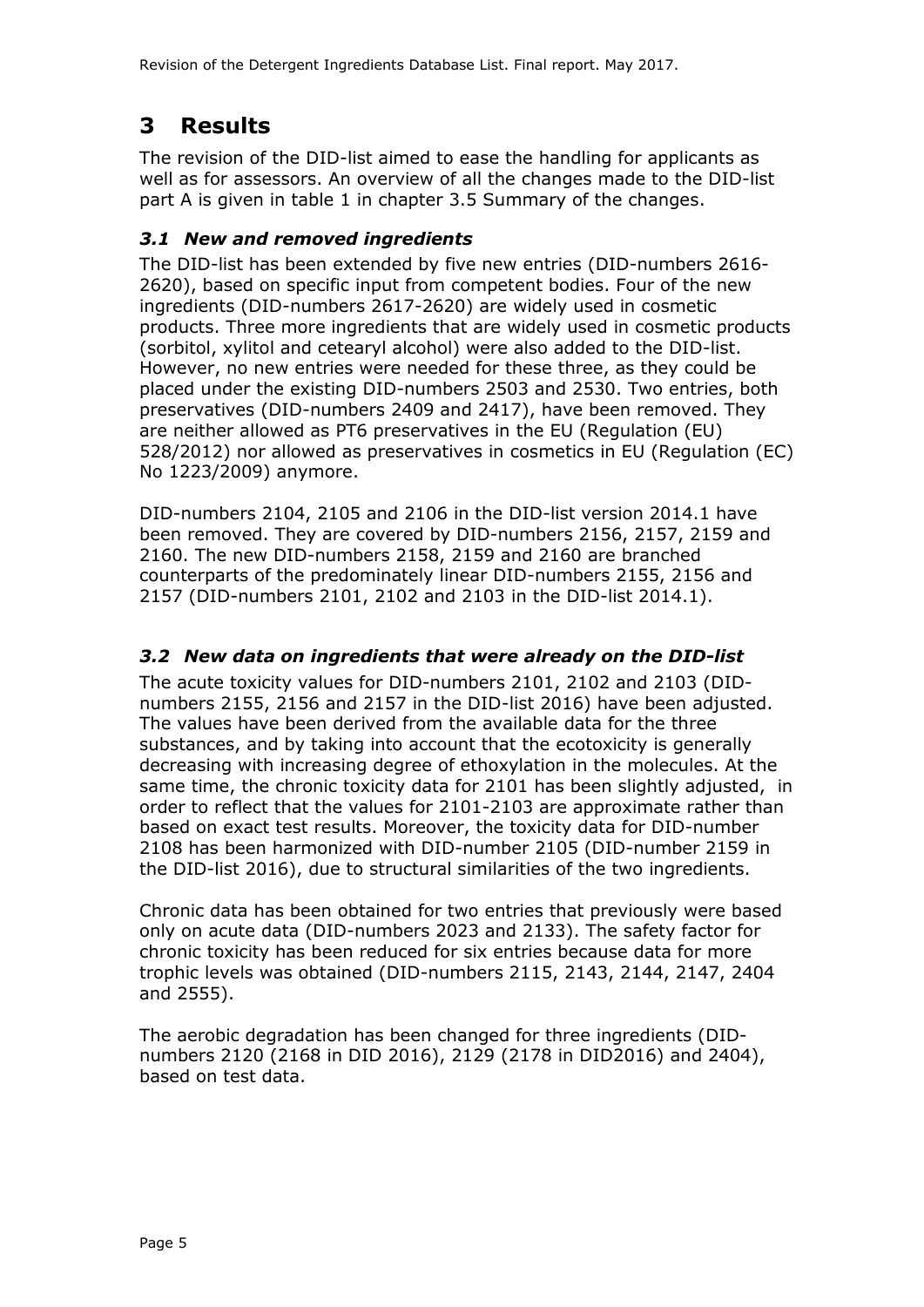### *3.3 Harmonization of toxicity factors for inorganic ingredients with little risk for adverse aquatic toxicity effects*

Toxicity factors for six inorganic ingredients in the DID-list section «other ingredients» have been harmonized (DID-numbers 2515, 2516, 2534, 2535, 2537, 2542). These ingredients are considered to pose little risk for adverse aquatic toxicity effects in the environment. They have been identified on a case by case basis, based on:

 low intrinsic toxicity (with guidance values LC/EC50 > 1000 mg/l and NOEC  $> 100$  mg/l)

and/or

negligible effects in the environment due to rapid transformation

and/or

 poor water solubility (i.e. low bioavailability). Solubility should be considered together with the expected intrinsic toxicity. I.e. poor water solubility alone is not sufficient to make an ingredient eligible for the harmonized toxicity factor.

Test results for chemicals with poor water solubility or with low intrinsic toxicity are in many cases associated with significant uncertainty. Test results for chemicals that are rapidly transformed in the recipient aquatic environment may, similarly, suggest «false effects», i.e. the adverse effects expressed under test conditions will not be expressed in the environment. Hence, harmonization of the toxicity factors is considered to be reasonable. The harmonized value for both TFacute and TFchronic has been set to 10, in order to reflect the low risk for adverse effects.

### *3.4 Other adjustments to the DID-list*

The intervals of the functional ethoxylate groups have been adjusted for five non-ionic surfactants (DID-numbers 2107, 2144, and 2149 as well as 2128 and 2145 that have now received new DID numbers 2177 and 2179), in order to align with the intervals that are applied by Cesio.

Moreover, the ingredient names have been clarified and/or adjusted for 32 entries, and some typing errors have been corrected. 22 of these entries were assigned new DID-numbers, either because. These are non-ionic surfactants where the naming has been clarified by adding "predominately linear", or substances which cover a narrower range in the DID 2016-list than they did in the DID 2014.1 New DID-numbers were assigned in order to avoid misunderstandings while referring to DID 2014.1 and 2016 respectively. For 31 of the entries (all of them non-ionic surfactants), only minor clarifications were made. For DID-number 2501 the change was more substantial. Silicone ("silicon" (sic) in the DID-list 2014.1) has been limited to linear polydimethylsiloxanes. Accordingly, the toxicity factor has been updated based on data for linear polydimethylsiloxanes. Due to low water solubility, testing of aquatic toxicity for linear polydimethylsiloxanes is challenging. A conservative approach has been taken for the evaluation of the toxicity data, and TFchronic has been set equal to TFacute. Due to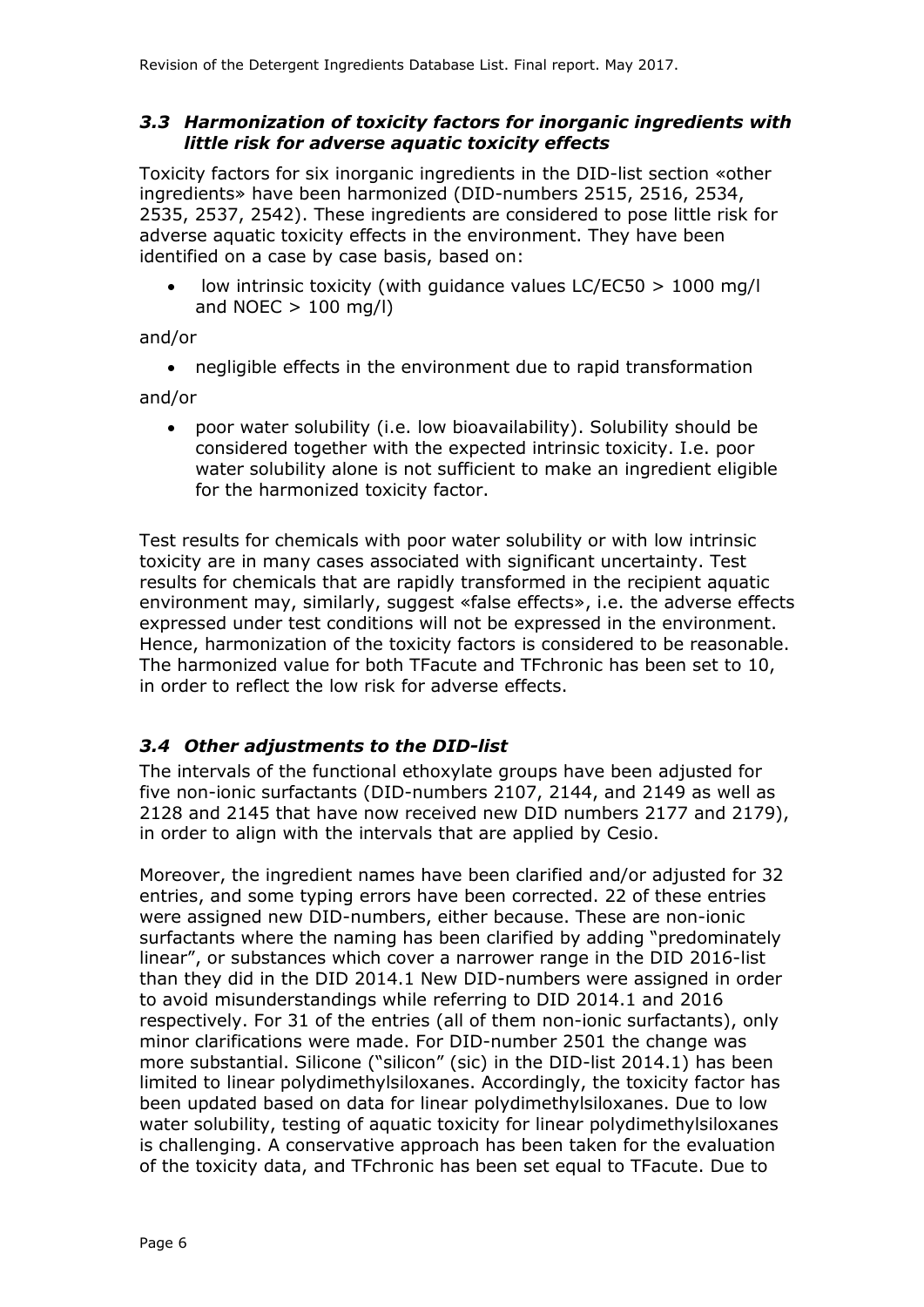these changes, DID-number 2501 has been removed and linear polydimethylsiloxane has been assigned DID-number 2621.

Finally, the accepted methods for evaluation of anaerobic and aerobic biodegradability have been added to the DID-list part B.

### *3.5 Summary of the changes*

All changes described above are summarized in table 1.

Table 1. Changes made from DID-list 2014.1 to DID-list 2016.

| <b>DID-number in</b><br><b>version 2014.1</b> | <b>DID-number in</b><br>version 2016 | Change                                                                                                                                                                                                                                                                                                                                                                                                                                                                                                                |  |  |  |  |
|-----------------------------------------------|--------------------------------------|-----------------------------------------------------------------------------------------------------------------------------------------------------------------------------------------------------------------------------------------------------------------------------------------------------------------------------------------------------------------------------------------------------------------------------------------------------------------------------------------------------------------------|--|--|--|--|
| 2018, 2019, 2020                              |                                      | Clarification of the ingredient<br>names                                                                                                                                                                                                                                                                                                                                                                                                                                                                              |  |  |  |  |
| 2023                                          |                                      | Chronic data has been added,<br>resulting in an increase in<br>TFchronic from 0,00033 to 0,024                                                                                                                                                                                                                                                                                                                                                                                                                        |  |  |  |  |
| 2025                                          |                                      | A cross reference to fatty acids<br>(DID number 2520) has been<br>added to the substance name.                                                                                                                                                                                                                                                                                                                                                                                                                        |  |  |  |  |
| 2101, 2102, 2103                              | 2155, 2156,<br>2157                  | Clarification of the ingredient<br>names (i.e. "predominately<br>linear" added to the names). A<br>harmonised approach has been<br>taken to the acute and chronic<br>toxicity values for these three<br>ingredients, resulting in:<br>DID 2101: a decrease in<br>TFacute from 0,0078 to<br>0,005 and a decrease in<br>TFchronic from 0,186 to<br>0,15.<br>DID 2102: an increase in<br>TFacute from 0,001 to<br>0,005.<br>DID 2103: a decrease in<br>TFacute from 2,5 (which<br>was based on chronic data)<br>to 0,05. |  |  |  |  |
| 2104, 2105, 2106                              | 2155, 2156,<br>2159, 2160            | DID 2104 and 2105 have been<br>deleted, as they were already<br>covered by 2102 and 2103 (2155<br>and 2156 in DID-list 2016). The<br>previous 2106 is covered by the<br>new2159 and 2160.                                                                                                                                                                                                                                                                                                                             |  |  |  |  |
| 2107                                          |                                      | Clarification of the ingredient<br>name, and the EO-group has<br>been expanded from 8EO to ><br>$2.5 - 510$ EO.                                                                                                                                                                                                                                                                                                                                                                                                       |  |  |  |  |
| 2108                                          |                                      | The toxicity values have been<br>harmonized with the new DID                                                                                                                                                                                                                                                                                                                                                                                                                                                          |  |  |  |  |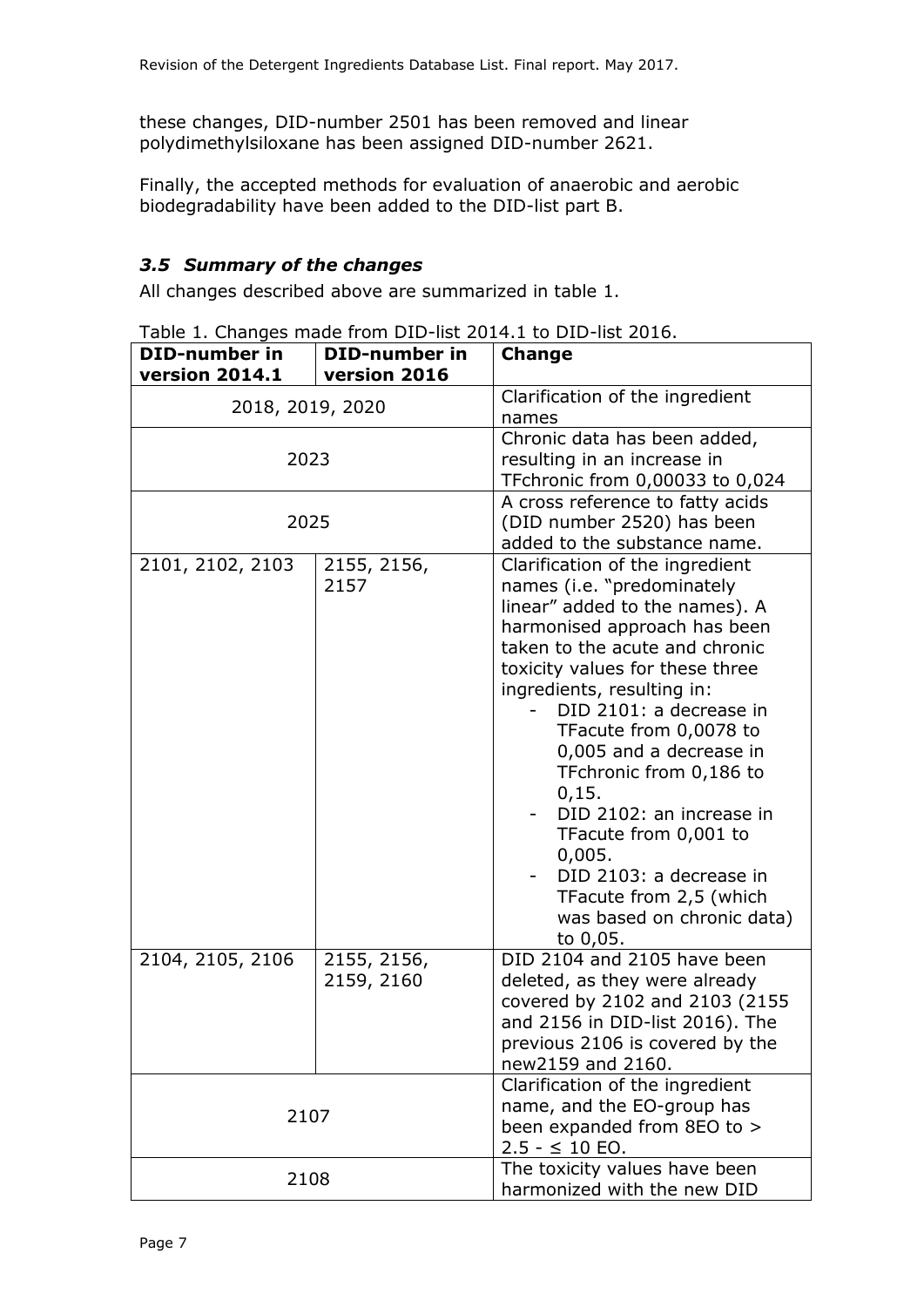|                                |                                     | 2105, resulting in a decrease in<br>TFacute from 0,01 to 0,005 and<br>an increase in TFchronic from<br>$0,01$ to $0,15$ .                                                                                                                                                                                                             |  |  |  |  |
|--------------------------------|-------------------------------------|---------------------------------------------------------------------------------------------------------------------------------------------------------------------------------------------------------------------------------------------------------------------------------------------------------------------------------------|--|--|--|--|
| 2109, 2110, 2111,<br>2116-2127 | 2161, 2162,<br>2163, 2164 -<br>2176 | Clarification of the ingredient<br>names (i.e. "predominately<br>linear" added to the names).                                                                                                                                                                                                                                         |  |  |  |  |
| 2115                           |                                     | New chronic data has been<br>added, resulting in an increase in<br>TFchronic from 0,0316 to 0,25.                                                                                                                                                                                                                                     |  |  |  |  |
| 2120                           | 2168                                | Aerobic degradation has been<br>changed from I to R based on test<br>data.                                                                                                                                                                                                                                                            |  |  |  |  |
| 2128                           | 2177                                | Clarification of the ingredient<br>name (i.e. "predominately linear"<br>added to the name), and the EO-<br>group has been adjusted to<br>include 20 EO.                                                                                                                                                                               |  |  |  |  |
| 2129                           | 2178                                | Clarification of the ingredient<br>name (i.e. "predominately linear"<br>added to the name), and aerobic<br>degradation has been changed<br>from I to R based on test data.                                                                                                                                                            |  |  |  |  |
| 2133                           |                                     | Chronic data has been added,<br>resulting in an increase in<br>TFchronic from 0,01 to 0,125.                                                                                                                                                                                                                                          |  |  |  |  |
| 2143                           |                                     | New chronic data has been<br>added, resulting in an increase in<br>TFchronic from 0,0000107 to<br>0,000214.<br>The EO-group has been adjusted.<br>As a result, the TFacute has<br>increased from 0,000063 to<br>0,000084. New chronic data has<br>been added, resulting in an<br>increase in TFchronic from<br>0,0000107 to 0,000214. |  |  |  |  |
| 2144                           |                                     |                                                                                                                                                                                                                                                                                                                                       |  |  |  |  |
| 2145                           | 2179                                | The EO-group has been adjusted.<br>As a<br>result, the TFacute (and<br>TFchronic) has increased from<br>0,00044 to 0,0013.                                                                                                                                                                                                            |  |  |  |  |
| 2147                           |                                     | Clarification of the ingredient<br>name. New chronic data has been<br>added, resulting in an increase in<br>TFchronic from 0,0000107 to<br>0,000088.                                                                                                                                                                                  |  |  |  |  |
| 2148                           |                                     | Clarification of the ingredient<br>name.                                                                                                                                                                                                                                                                                              |  |  |  |  |
| 2149                           |                                     | Clarification of the ingredient<br>name. EO group has been<br>extended from 20 EO to ≥20-≤25                                                                                                                                                                                                                                          |  |  |  |  |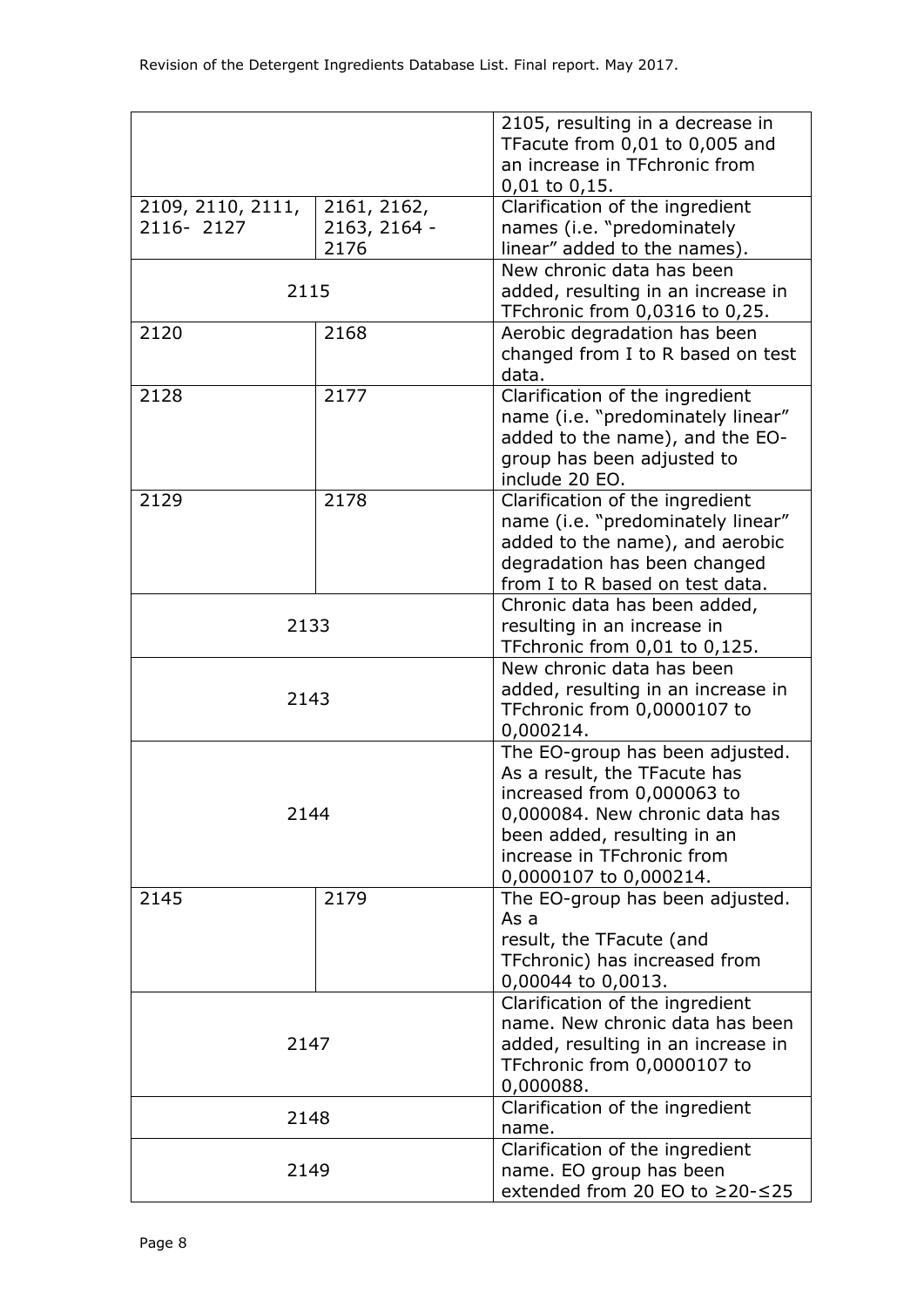|                                            |                                                                                                                                                                                                                                                                               | EO.                                                                                                                                                                                                                                                                                   |  |  |  |
|--------------------------------------------|-------------------------------------------------------------------------------------------------------------------------------------------------------------------------------------------------------------------------------------------------------------------------------|---------------------------------------------------------------------------------------------------------------------------------------------------------------------------------------------------------------------------------------------------------------------------------------|--|--|--|
| 2150                                       |                                                                                                                                                                                                                                                                               | Aerobic degradation changed<br>from R to I, in order to be in line<br>with our reference data and with<br>the DF factor of 0,5.                                                                                                                                                       |  |  |  |
|                                            | 2158, 2159,<br>2160                                                                                                                                                                                                                                                           | New entries. These are branched<br>counterparts of the predominately<br>linear DID-numbers 2155, 2156<br>and 2157 (which had the DID-<br>numbers 2101, 2102 and 2103 in<br>the DID-list 2014.1). Please note<br>that 2159-2160 also covers 2106<br>from the DID-list 2014.1.          |  |  |  |
| 2404                                       | A remark ("formaldehyde donor")<br>has been added to the substance<br>name. New chronic data has been<br>added, resulting in an increase in<br>TFchronic from 0,002 to 0,01.<br>Aerobic degradation changed<br>from $DF=0.5$ degradation = 1 to<br>$DF=0,15$ degradation = R. |                                                                                                                                                                                                                                                                                       |  |  |  |
| 2409 and 2417                              |                                                                                                                                                                                                                                                                               | These substances have been<br>removed from the list, as they are<br>neither allowed as PT6<br>preservatives in the EU<br>(Regulation (EU) 528/2012) nor<br>allowed as preservatives in<br>cosmetics in EU (Regulation (EC)<br>No 1223/2009).                                          |  |  |  |
| 2421                                       |                                                                                                                                                                                                                                                                               | SFChronic has been corrected<br>from 20 to 50 as we have chronic<br>data for two trophic levels. Hence<br>TFchronic has decreased from<br>0,000425 to 0,00017.                                                                                                                        |  |  |  |
| 2501                                       | 2621                                                                                                                                                                                                                                                                          | Entry clarified and changed from<br>silicon (sic) to linear<br>polydimethylsiloxanes. The<br>TFacute (and TFchronic) were<br>changed from 0,25 to 0,1 based<br>on data for linear<br>polydimethylsiloxanes (CAS<br>63148-62-9).                                                       |  |  |  |
| 2515, 2516, 2534, 2535, 2537, 2542<br>2503 |                                                                                                                                                                                                                                                                               | These entries all have the<br>common feature of being<br>"inorganic ingredients with little risk<br>for adverse aquatic toxicity effects"<br>(see chapter 3.3). The acute and<br>chronic toxicity values for these<br>entries have been harmonized.<br>Sorbitol and xylitol have been |  |  |  |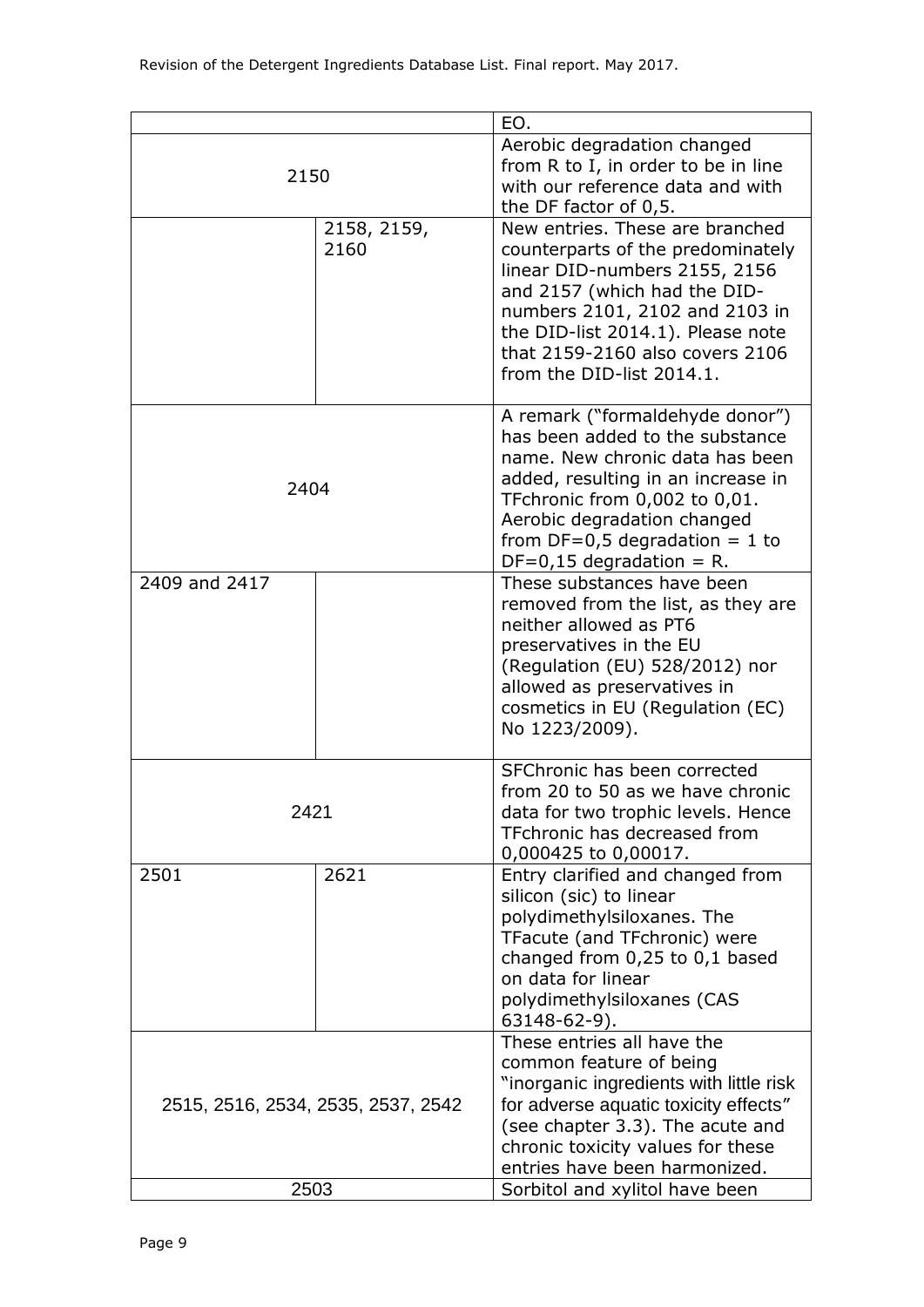|                                 | added to this entry.                                                                             |  |  |  |
|---------------------------------|--------------------------------------------------------------------------------------------------|--|--|--|
| 2520                            | A cross reference to soap (DID<br>number 2025) has been added to<br>the substance name.          |  |  |  |
| 2530                            | Cetearyl alcohol has been added<br>to this entry.                                                |  |  |  |
| 2544                            | Clarification of the ingredient<br>name.                                                         |  |  |  |
| 2555                            | New chronic data has been added,<br>resulting in an increase in TFchronic<br>from 0,17 to 0,234. |  |  |  |
| 2589                            | DF corrected to 0,05.                                                                            |  |  |  |
| 2616, 2617, 2618,<br>2619, 2620 | New entries.                                                                                     |  |  |  |

## **4 Updates and future revisions**

The project group received questions about updating of the DID-list that weren't incorporated in this minor update because more resources would have been needed. In addition, it is a general opinion that the development in the field at the moment is rapid. Even the updated DID-list may rapidly become outdated if no update activities are conducted.

It is therefore still recommended that the EU Ecolabel together with the Nordic Ecolabel continues to update the DID-list continuously.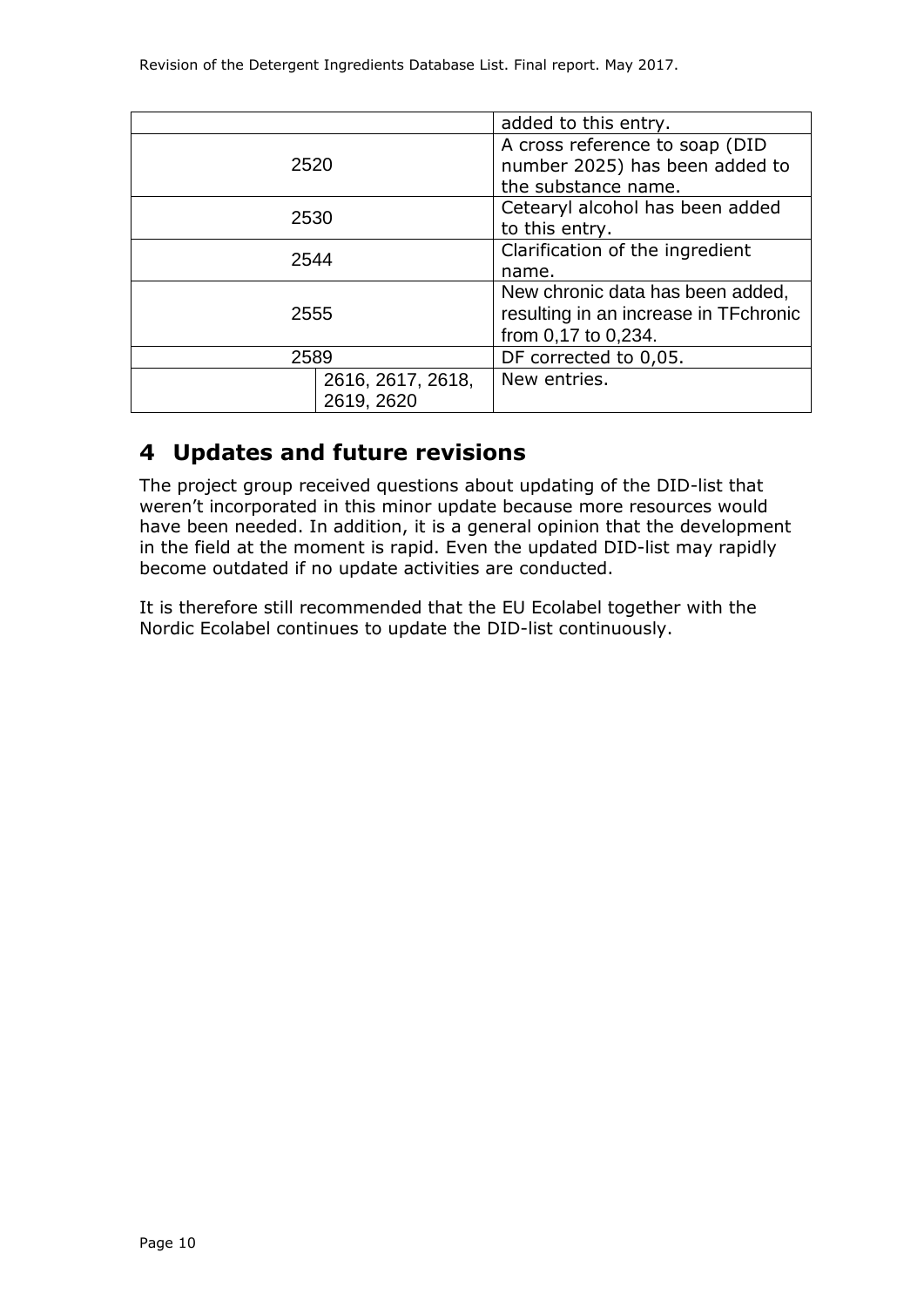## **Appendix 1**

### **Collection of input on the DID-list of 2014**

Following email was sent to all competent bodies and Cesio

#### **Update of the DID-list**

#### **Dear Sir or Madame**

Nordic Ecolabelling is currently starting up a project to update the DID-list. This will be a small update to update existing data and, if possible, add a few new substances. No major revision will take place now.

We therefore want to collect experience from the use of the DID list (2014) from the competent bodies, their applicants and CESIO. We would like you to summarize the updates that have been done to your list. The collected data will be used for updating the DID-list and to avoid misunderstandings.

If new eco-toxicological data on substances is sent to Nordic Ecolabelling, this data will be evaluated as described in chapter 7 of the background report for the DID-list 2014. The framework for suggested new data will be in accordance with chapter 4 of the background report for DID list 2014. A Nordic Ecolabelling project group has been set up consisting of Susanna Vesterlund from Sweden, Terhi Uusitalo from Finland, Marianne B Eskeland from Norway and Lina Harström from Sweden. The project group will together with the Danish consultants from DHI assess the proposals and the data sent in. An analysis of the consequences for the existing criteria documents using the DID list (2014), in both Nordic Ecolabelling and EU Ecolabel is included in the work. This analysis will have a large impact in the decision on which updates are implemented.

We would like you to collect all experiences you and your organization have from working with the DID-list (2014). Please fill out the form attached to this letter with data that you think need to be updated and why. If you have any substances that you lack on the list, please add them to the table as well. If you have information contradiction data the DID-list 2014, or if you have supplementary data of any kind, please inform us, and we will consider your proposals.

Please add your contact information at the bottom of the "submission of data"-file when sending it to the Nordic Ecolabelling to make it possible for us to contact you with complementary questions during this project.

We look forward to receiving your comments and data by **April 18th 2016**.

Best regards, Susanna Vesterlund Project manager, Nordic Ecolabelling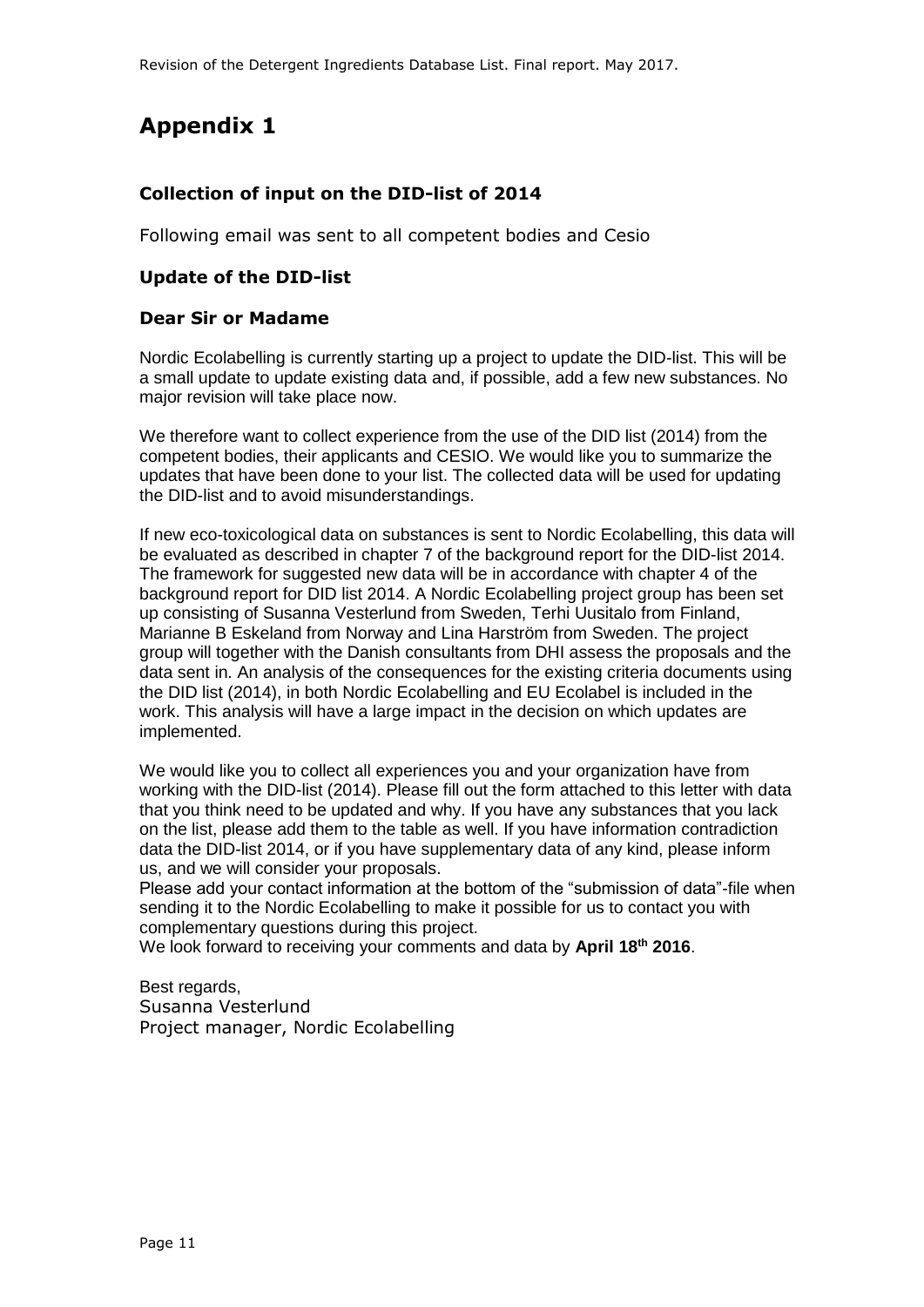### **Submission of data to update the DID-list**

|                  |                         |                  |                                      | <b>Table 1.</b> Operato of capatations off the DID flot (2011)<br><b>Acute</b><br>toxicity |                  | <b>Chronic</b><br><b>Toxicity</b> |                  | Degradatio<br>n    |                     |         |
|------------------|-------------------------|------------------|--------------------------------------|--------------------------------------------------------------------------------------------|------------------|-----------------------------------|------------------|--------------------|---------------------|---------|
| <b>Did</b><br>nr | <b>Chemical</b><br>name | <b>CASn</b><br>r | <b>Documentatio</b><br>n (file name) | <b>LC50</b>                                                                                | organism<br>Test | <b>LOEC</b><br>ECT0<br>NOE        | organism<br>Test | Aerobic<br>(Y/I/N) | Anaerobi<br>c (Y/N) | Remarks |
|                  |                         |                  |                                      |                                                                                            |                  |                                   |                  |                    |                     |         |
|                  |                         |                  |                                      |                                                                                            |                  |                                   |                  |                    |                     |         |
|                  |                         |                  |                                      |                                                                                            |                  |                                   |                  |                    |                     |         |
|                  |                         |                  |                                      |                                                                                            |                  |                                   |                  |                    |                     |         |
|                  |                         |                  |                                      |                                                                                            |                  |                                   |                  |                    |                     |         |
|                  |                         |                  |                                      |                                                                                            |                  |                                   |                  |                    |                     |         |
|                  |                         |                  |                                      |                                                                                            |                  |                                   |                  |                    |                     |         |

**Table 1**. Update of substances on the DID-list (2014)

### **Table 2**. New substances that you would like to include on the updated list

|                      |              |                                      | <b>Acute</b><br>toxicity |                  | <b>Chronic</b><br><b>Toxicity</b> |                  | Degradatio<br>n    |                     |         |
|----------------------|--------------|--------------------------------------|--------------------------|------------------|-----------------------------------|------------------|--------------------|---------------------|---------|
| Chemi<br>cal<br>name | <b>CASnr</b> | <b>Documentatio</b><br>n (file name) | EC50<br>LC50             | organism<br>Test | <b>NOEC</b><br>1950<br>ECTO       | organism<br>Test | Aerobic<br>(Y/I/N) | Anaerobi<br>c (Y/N) | Remarks |
|                      |              |                                      |                          |                  |                                   |                  |                    |                     |         |
|                      |              |                                      |                          |                  |                                   |                  |                    |                     |         |
|                      |              |                                      |                          |                  |                                   |                  |                    |                     |         |
|                      |              |                                      |                          |                  |                                   |                  |                    |                     |         |
|                      |              |                                      |                          |                  |                                   |                  |                    |                     |         |
|                      |              |                                      |                          |                  |                                   |                  |                    |                     |         |
|                      |              |                                      |                          |                  |                                   |                  |                    |                     |         |
|                      |              |                                      |                          |                  |                                   |                  |                    |                     |         |

### **Contact information**

Name: Company: Phone number: E-mail address: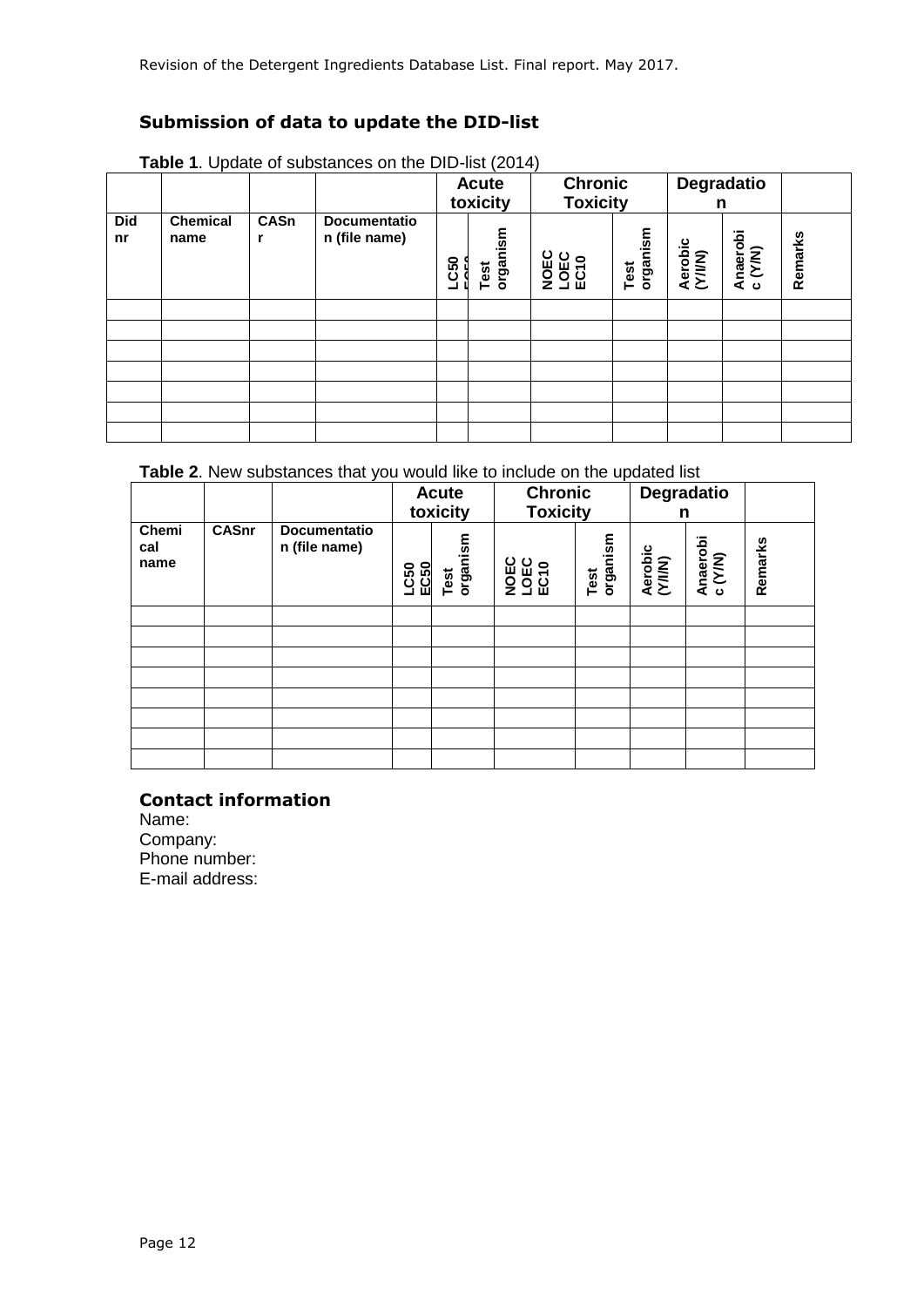## **Appendix 2**

### **Received input**

A brief summary of the answers/inputs received is presented in this appendix.

### **Clarification of ingredient names**

The project group received a number of inputs regarding unclear naming of ingredients, and/or questions about which substances can be included in certain DID-numbers. We have tried to clarify the names for several ingredients, as stated in the results section.

The project group also received requests for clarifications on DID number 2502, 2507, 2508, 2515, 2523, 2551, 2552, 2603 and 2605. These have not been prioritized in this revision, mainly because of the limited resources in the project.

### **Overlapping DID-numbers**

The project group received some input regarding apparently overlapping alkyl chains for several surfactants with different DID-numbers. However, it should be noted that A narrow alkyl chain length distribution does not cover a broader one e.g. "C12–14" does not cover "C12–18". Equally a broad alkyl chain length distribution does not cover a narrower one e.g. "C12–18" does not cover "C12-14"<sup>2</sup>. Hence, most of this input was disregarded.

#### **New ingredients**

Eight new ingredients that were requested were added to the DID list. Five of these are new DID-numbers and three were included in existing numbers (see the results section). Six more ingredients were requested, but were not added to the DID list. Two of these could not be included due to lack of available data. The other four were non-ionic surfactants that were requested by a manufacturer. These were not included because of the limited resources in the project. Inclusion of new, single substances based on direct input from manufacturers/suppliers was outside the scope of this project. Furthermore, a few ingredients that were suggested appeared already to be on the DID-list.

### **New data on ingredients already on the DID-list**

New data was added to several existing ingredients (see the results section).

For some existing ingredients, we received chronic toxicity data for algae only. This data has been disregarded, in line with the principle that algae data cannot be used alone in order to establish a chronic toxicity factor (see 2014 DID-list report<sup>1</sup> and DID list part B).

The project group received a request for change of anaerobic degradation for DID 2114 and 2115 from O to Y. However, based on the information

-

<sup>2</sup>http://www.oecd.org/officialdocuments/publicdisplaydocumentpdf/?cote=env/jm/mono(2014)6&doclan guage=en